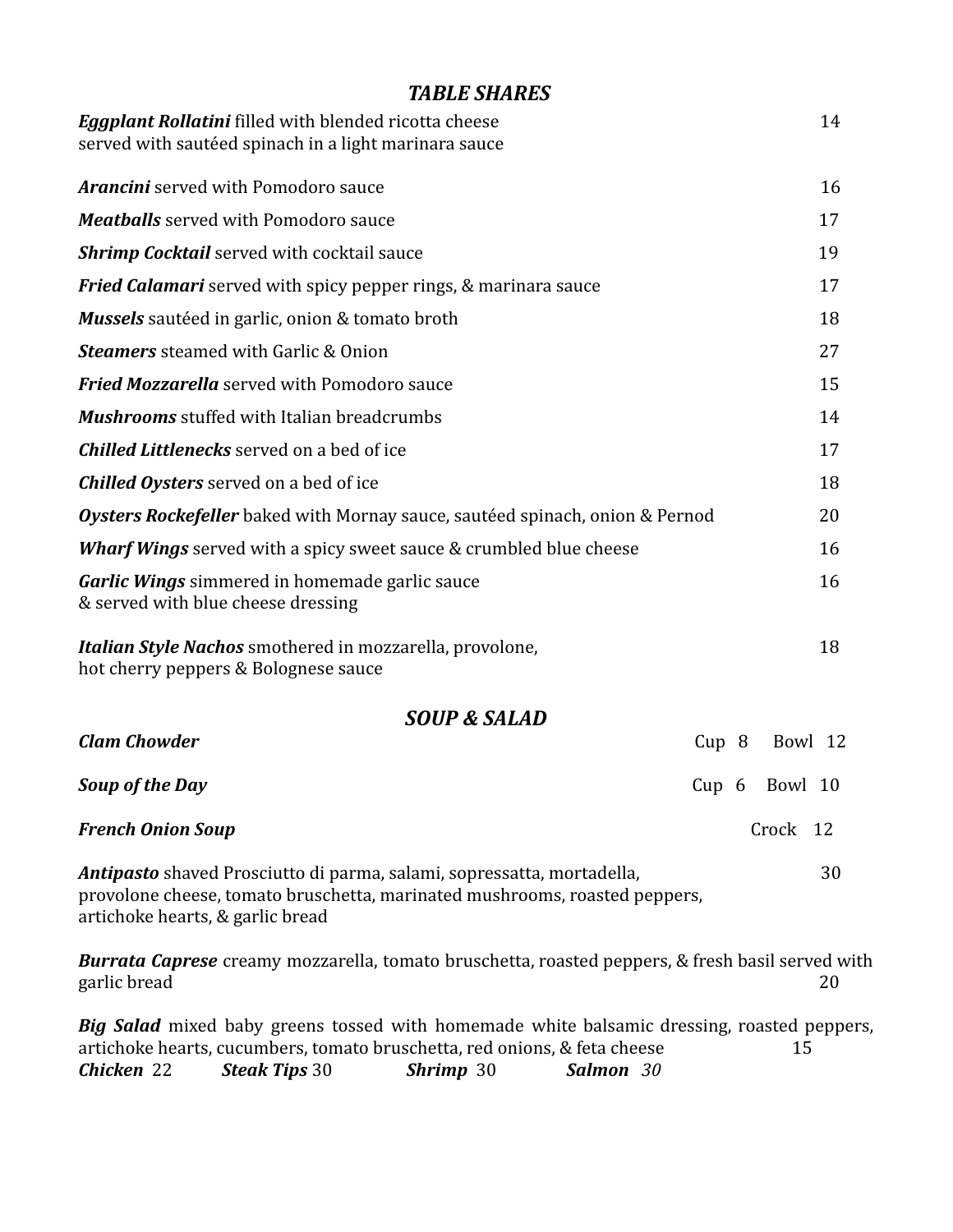| <b>SEAFOOD</b><br>Fried Clam served with French fries, onion rings, & homemade cole slaw                                                             | 30               |
|------------------------------------------------------------------------------------------------------------------------------------------------------|------------------|
| Fried Shrimp served with French fries, onion rings, & homemade cole slaw                                                                             | 29               |
| Fried Seafood clams, shrimp, scallops & haddock served with French fries, onion rings,<br>& homemade cole slaw                                       | 39               |
| <b>Haddock Puttanesca</b> sautéed with tomatoes, capers, & olives in a spicy Pomodoro sauce<br>served with linguine                                  | 28               |
| <b>Baked Haddock</b> served with whipped potatoes & seasonal vegetables                                                                              | 27               |
| <b>Grilled Salmon</b> served with whipped potatoes, & seasonal vegetables                                                                            | 27               |
| Parmesan Panko Salmon pan seared with parmesan cheese & panko bread crumbs<br>served w/fettuccine alfredo                                            | 29               |
| Frutti di Mare scallops, shrimp, mussels, calamari, & clams, sautéed in tomato sauce,<br>served over linguine                                        | 42               |
| Grilled Shrimp served with lobster risotto, & seasonal vegetables                                                                                    | 32               |
| <b>Shrimp Fra Diavolo</b> served with linguine in a spicy tomato sauce                                                                               | 30               |
| Pan Seared Scallops served with shrimp risotto, & seasonal vegetables                                                                                | 32               |
| Seafood Casserole a seafood medley baked with seasoned breading<br>in a light cream sherry sauce, served with whipped potatoes & seasonal vegetables | 34               |
| Lobster Fra Diavolo (spicy tomato sauce) or Scampi (white wine, lemon, garlic) over linguine MKT PRICE                                               |                  |
| Lobster Pie baked in butter, white wine & seasoned breadcrumbs, served with<br>whipped potatoes & seasonal vegetables                                | <b>MKT PRICE</b> |
| Seafood Stuffed Lobster stuffed with shrimp, scallops, haddock & breadcrumbs then baked,<br>served with whipped potatoes & seasonal vegetables       | <b>MKT PRICE</b> |
| <b>Twin Boiled or Twin Baked (with just Italian breadcrumb stuffing) Stuffed Lobsters</b>                                                            | <b>MKT PRICE</b> |
| <b>PASTA</b>                                                                                                                                         |                  |
| Linguine & Clams sautéed in a Pomodoro sauce or scampi sauce                                                                                         | 25               |
| <b>Shrimp Scampi</b> served in a white wine, lemon, & garlic sauce over linguine                                                                     |                  |
| <b>Ziti, Chicken, &amp;Broccoli</b> served with sundried tomatoes in a garlicky white wine sauce                                                     | 20               |
| <b>Pasta Bolognese</b> pork and beef ragu <i>Choice of</i><br>Fresh Fusilli 25                                                                       | Rigatoni 20      |
| <b>Cheese Ravioli</b> served in a Pomodoro sauce                                                                                                     | 20               |
| Fettucini Alfredo served in a creamy white sauce                                                                                                     | 20               |